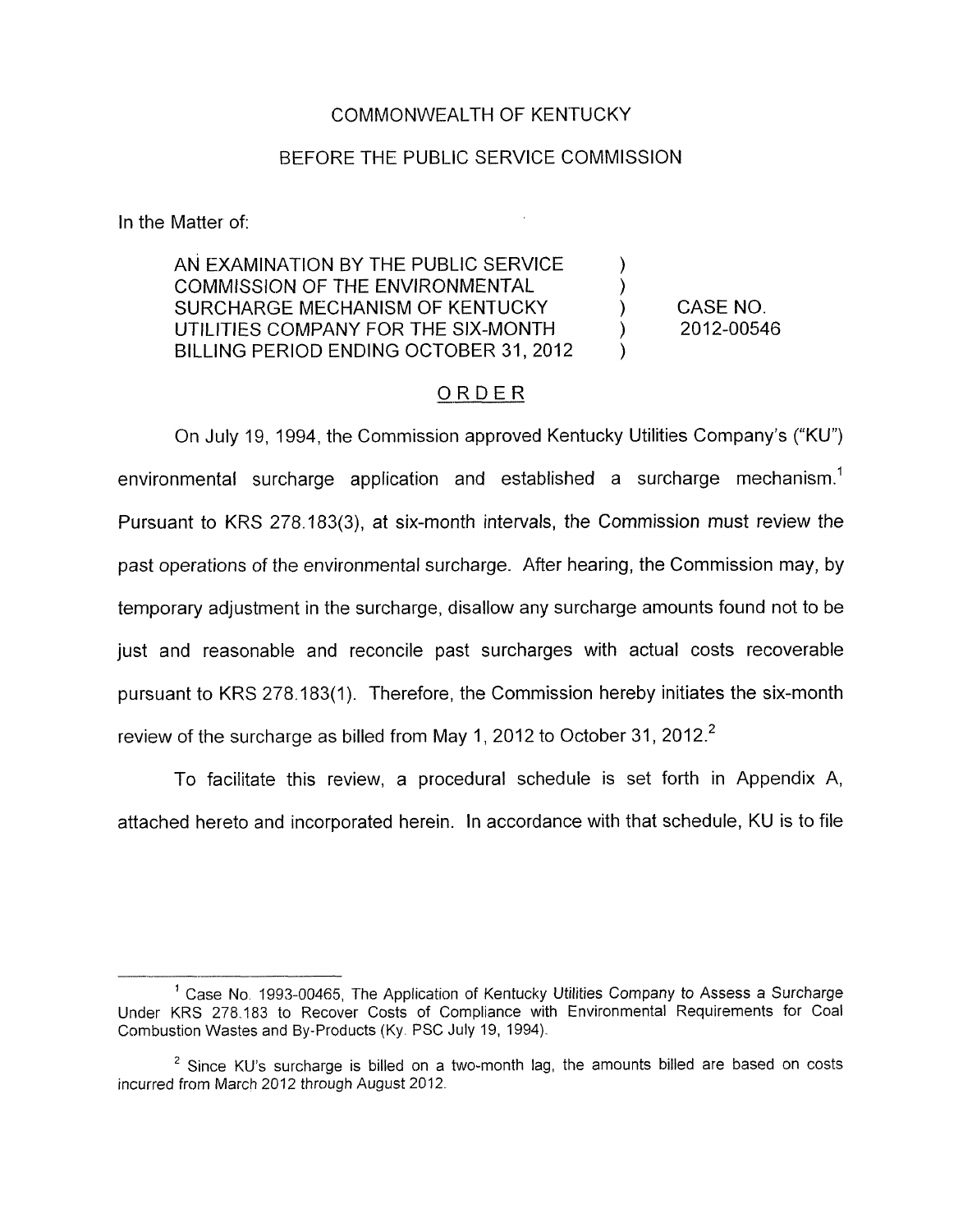prepared direct testimony in support of the reasonableness of the application of its environmental surcharge mechanism during the time period under review. In addition, KU is to file its response to the information requested in Appendix B, attached hereto and incorporated herein. Since the periods under review in this proceeding may have resulted in over- or under-recoveries, the Commission will entertain proposals to adopt one adjustment factor to net all over- or under-recoveries.

Since the approval of its original environmental compliance plan and surcharge mechanism, KU has sought and been granted six amendments to its original environmental compliance plan and surcharge mechanism. Pursuant to our order approving the Settlement Agreement, Stipulation and Recommendation in Case No. 2012-00221 **,3** all costs associated with KU's 2005 and 2006 amended compliance plans were rolled into KU's base rates. As a result, the environmental surcharge provides recovery of the costs associated with the two remaining amended environmental compliance plans. When determining its over- or under-recovery of the surcharge in this proceeding, KU should reflect the impacts of these prior cases, as applicable.

IT IS HEREBY ORDERED that:

I. The procedural schedule set forth in Appendix A, attached hereto and incorporated herein, shall be followed in this proceeding.

2. KU shall appear at the Commission's offices on the date set forth in Appendix A to submit itself to examination on the application of its environmental surcharge as billed to consumers from May 1, 2012 through October 31, 2012.

<sup>&</sup>lt;sup>3</sup> Case No. 2012-00221, Application of Kentucky Utilities Company for an Adjustment of Its Electric Rates (Ky. PSC Dec. 20, 2012).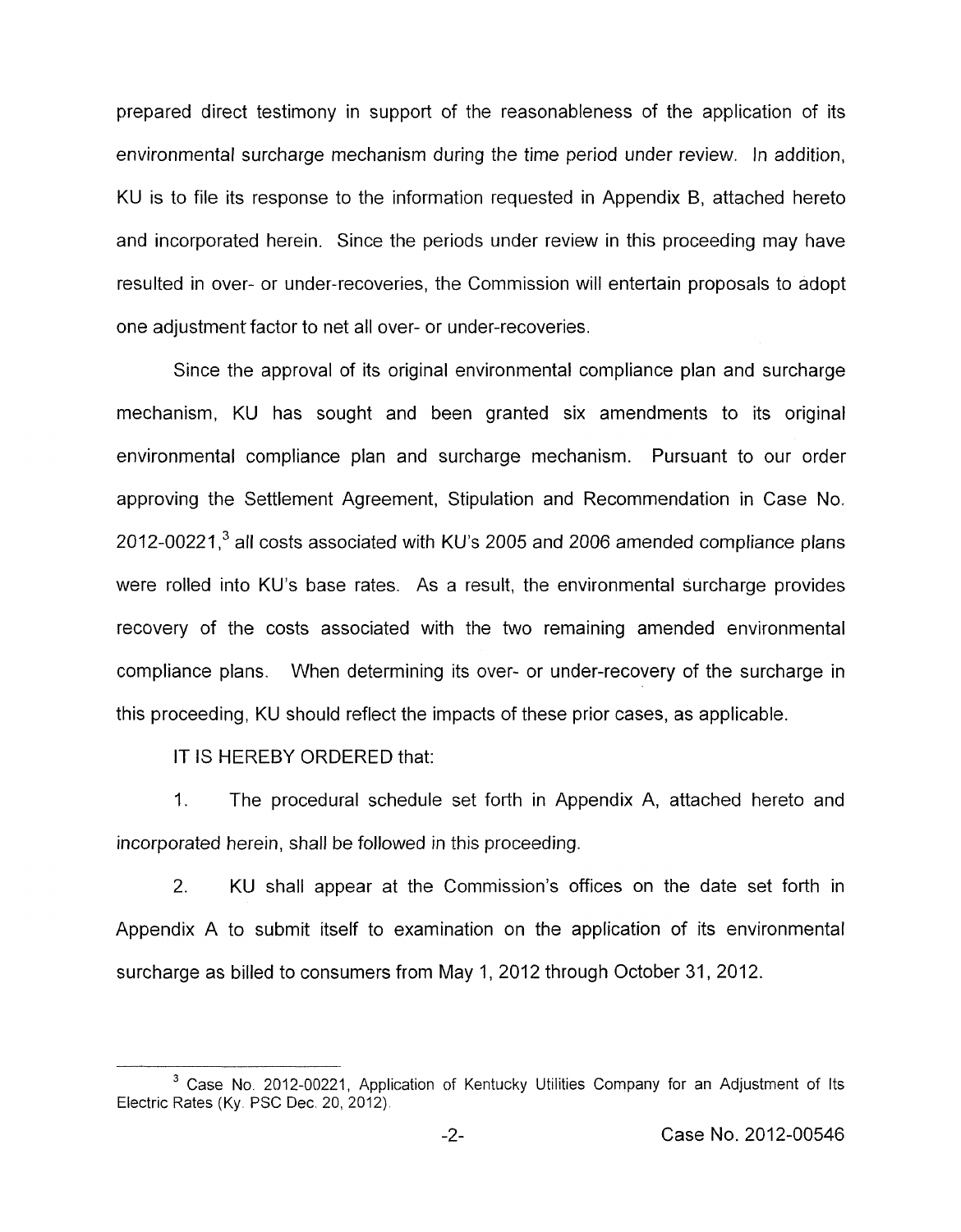*3.* KU shall, by the date set forth in Appendix A, file its prepared direct testimony in support of the reasonableness of the application of its environmental surcharge mechanism during the periods under review.

**4.**  Any party filing testimony shall file an original and seven copies.

5. a. The information requested herein is due by the date set forth in Appendix A. Responses to requests for information shall be appropriately bound, tabbed and indexed and shall include the name of the witness responsible for responding to the questions related to the information provided, with copies to all parties of record and seven copies to the Commission.

b. Each response shall be answered under oath or, for representatives of a public or private corporation or a partnership or association or a governmental agency, be accompanied by a signed certification of the preparer or person supervising the preparation of the response on behalf of the entity that the response is true and accurate to the best of that person's knowledge, information, and belief formed after a reasonable inquiry.

c. Any party shall make timely amendment to any prior response if it obtains information which indicates that the response was incorrect when made or, though correct when made, is now incorrect in any material respect.

d. For any request to which a party fails or refuses to furnish all or part of the requested information, that party shall provide a written explanation of the specific grounds for its failure to completely and precisely respond.

e. Careful attention should be given to copied material to ensure that it is legible. When the requested information has been previously provided in this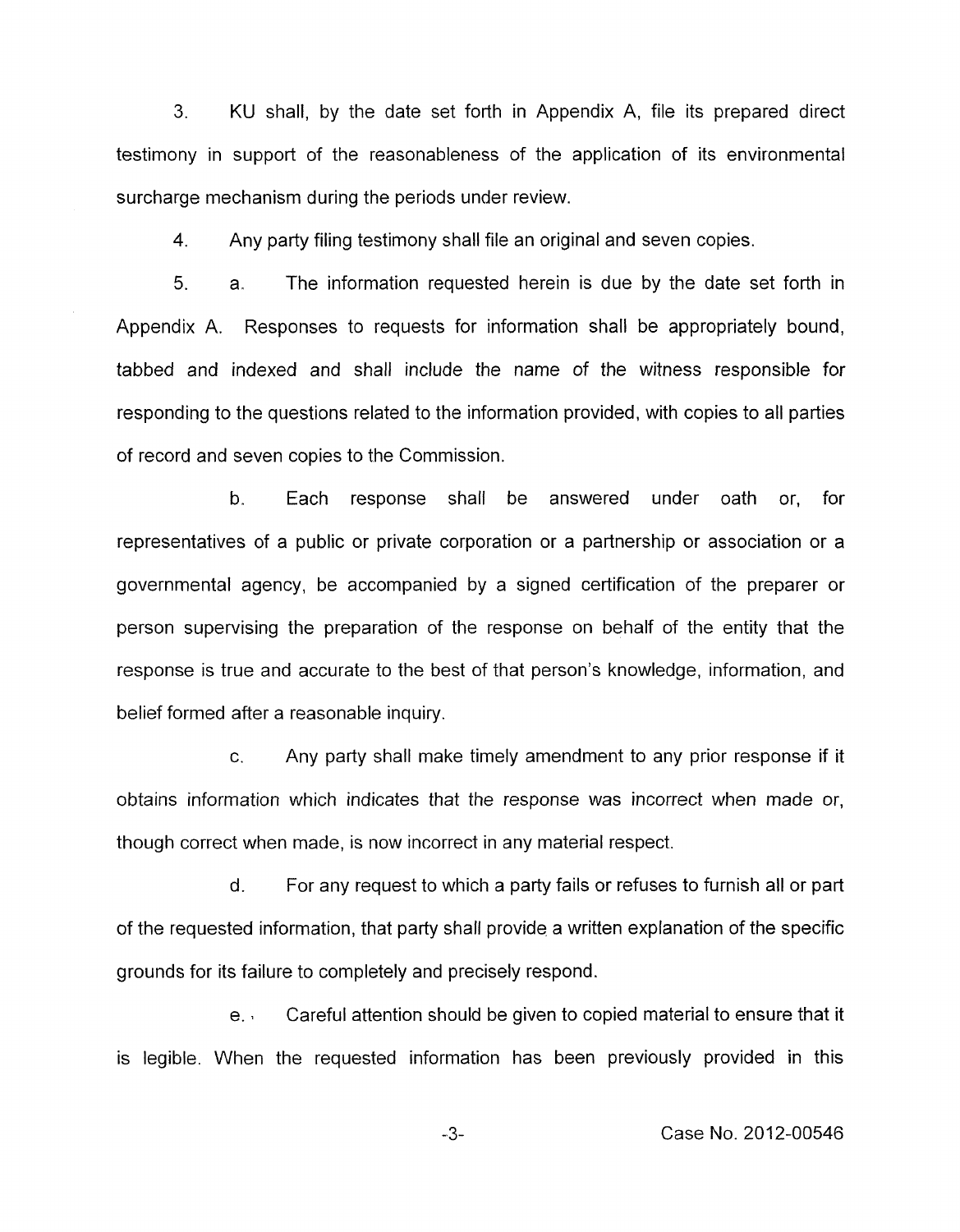proceeding in the requested format, reference may be made to the specific location of that information in responding to this request. When applicable, the requested information shall be separately provided for total company operations and jurisdictional operations.

6. Within seven days of the Commission's granting intervention to a party, KU shall provide the party with a copy of its monthly environmental surcharge reports as filed with the Commission for the review periods.

*7.* KU's monthly environmental surcharge reports and supporting data for the

review periods shall be incorporated by reference into the record of this case.

8. The records of Case Nos. 1993-00465, 2000-00439, 2002-00146, 2003- 00068, 2003-00434, 2004-00426, 2006-00206, 2009-00197 and 2011-00161<sup>4</sup> shall be incorporated by reference into the record of this case.

Case No. 1993-00465, Kentucky Utilities Company (Ky. PSC July 19, 1994); Case No. 2000- **4**  00439, The Application of Kentucky Utilities Company for Approval of an Amended Compliance Plan for Purposes of Recovering the Costs of New and Additional Pollution Control Facilities and to Amend Its Environmental Surcharge Tariff (Ky. PSC Apr. 18, 2001); Case No. 2002-00146, Application for Amended Environmental Compliance Plan and a Revised Surcharge to Recover the Costs (Ky, PSC Feb. 11, 2003); Case No. 2003-00068, An Examination by the Public Service Commission of the Environmental Surcharge Mechanism of Kentucky Utilities Company for the Six-Month Billing Periods Ending January 31, 2001, July 31, 2001, January 31, 2002, and January 31, 2003, and for the Two-Year Billing Periods Ending July 31, 2000 and July 31, 2002 (Ky. PSC May **4,** 2004); Case No. 2003-00434, An Adjustment of the Electric Rates, Terms, and Conditions of Kentucky Utilities Company (Ky. PSC June 30, 2004); Case No 2004-00426, The Application of Kentucky Utilities Company for a Certificate of Public Convenience and Necessity to Construct Flue Gas Desulfurization Systems and Approval of Its 2004 Compliance Plan and Recovery by Environmental Surcharge (Ky PSC June 20, 2005); Case No. 2006- 00206, The Application of Kentucky Utilities Company for a Certificate of Public Convenience and Necessity to Construct a Selective Catalytic Reduction System and Approval of Its 2006 Compliance Plan for Recovery by Environmental Surcharge (Ky. PSC Dec. 21, 2006); Case No. 2009-00197, Application of Kentucky Utilities Company for Certificates of Public Convenience and Necessity and Approval of Its 2009 Compliance Plan for Recovery by Environmental Surcharge (Ky. PSC Dec. 23, 2009); Case No. 2011-00161, Application of Kentucky Utilities Company for Certificates of Public Convenience and Necessity and Approval of its 2011 Compliance Plan for Recovery by Environmental Surcharge (Ky. PSC Dec. 15, 2011).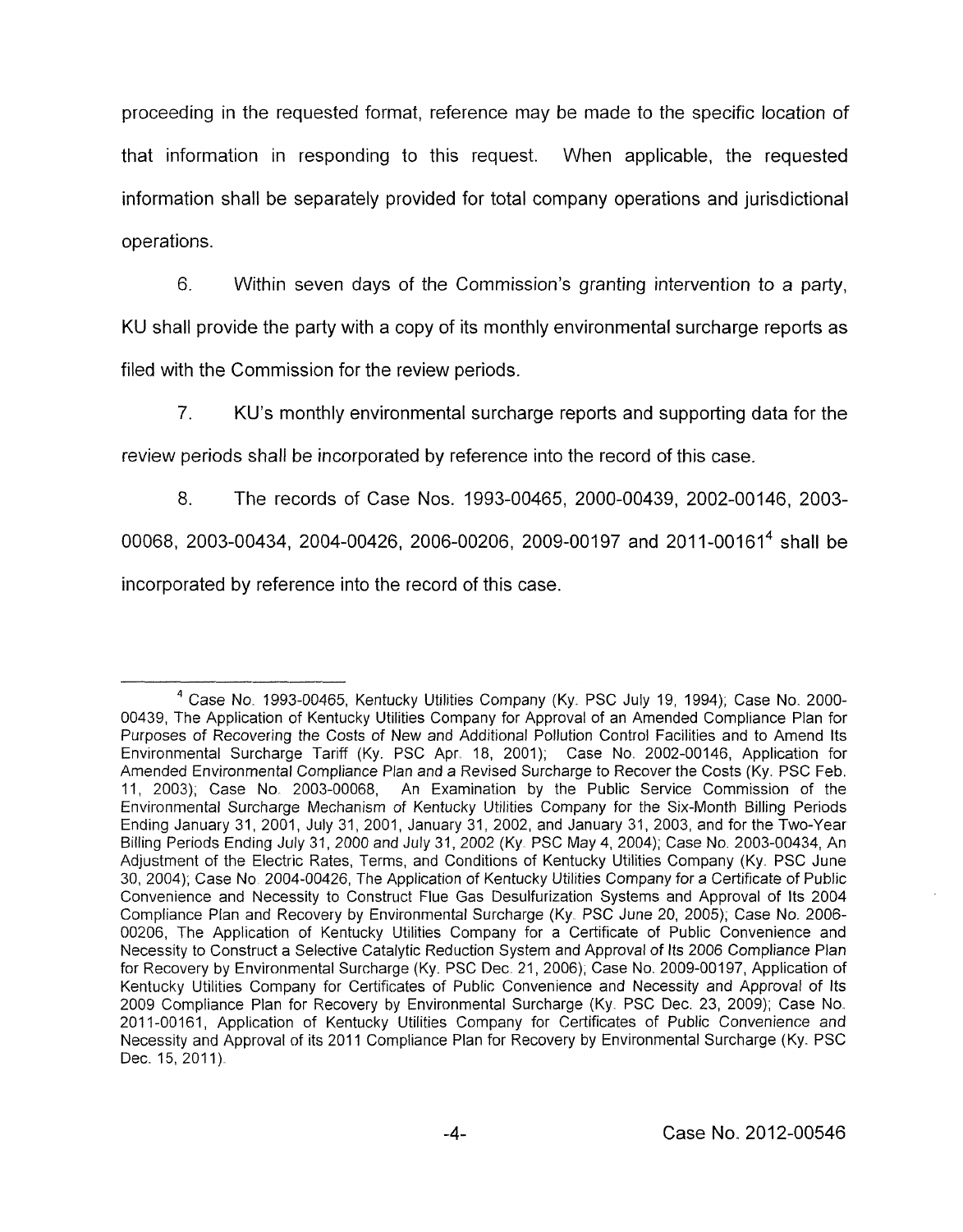9. The Commission does not look favorably upon motions for continuance. Accordingly, motions for extensions of time with respect to the schedule herein shall be made in writing and will be granted only upon a showing of good cause.

10. Nothing contained herein shall prevent the Commission from entering further Orders in this matter.

By the Commission



ATTES<sup>®</sup> Executive

Case No. 2012-00546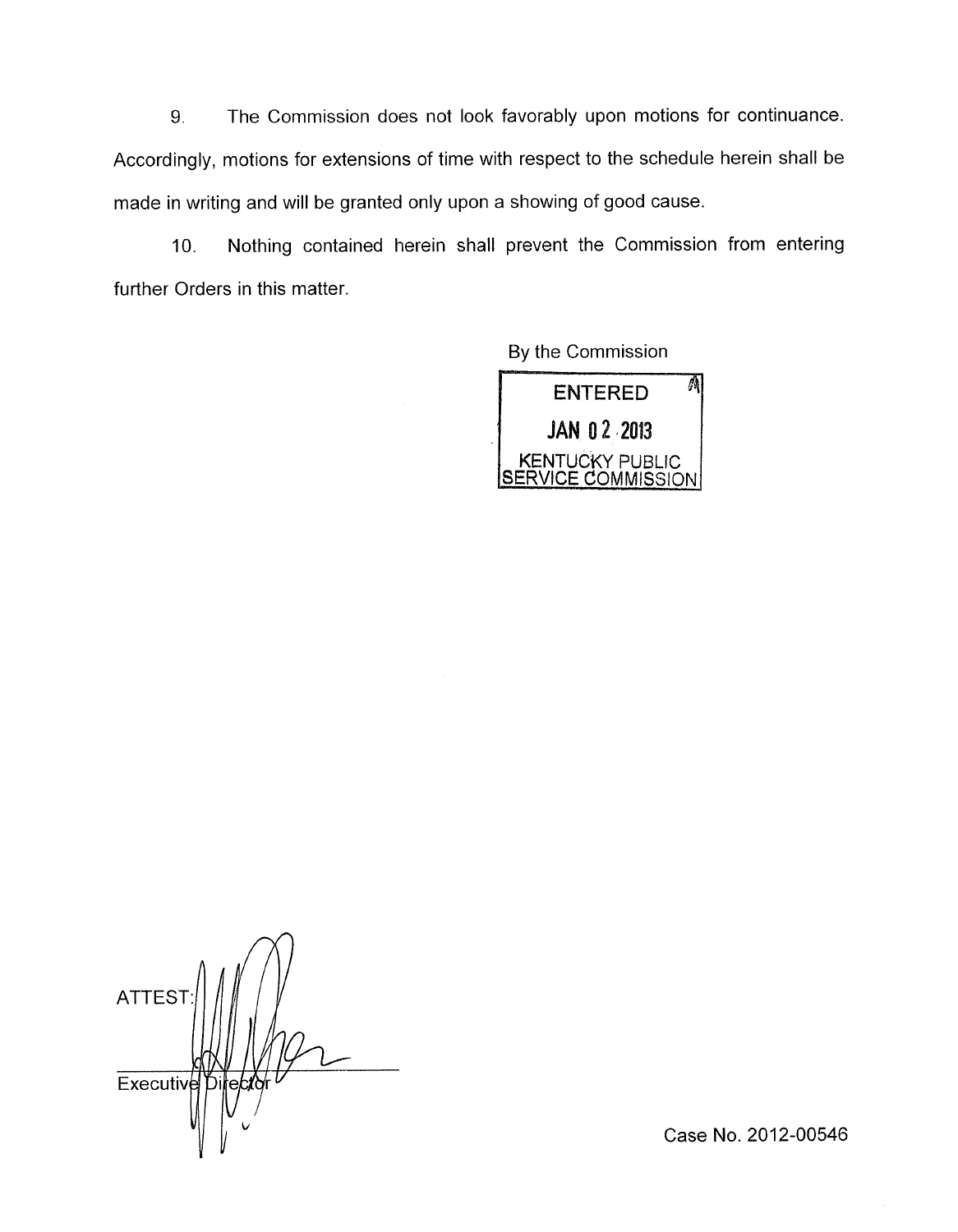# APPENDIX A

### APPENDIX TO AN ORDER OF THE KENTUCKY PUBLIC SERVICE COMMISSION IN CASE NO. 2012-00546 DATED **JA**

| KU shall file its prepared direct testimony and<br>Responses to the information requested in                                                               |  |
|------------------------------------------------------------------------------------------------------------------------------------------------------------|--|
| An informal conference shall begin at 1:30 p.m.,<br>Eastern Daylight Time, in Conference Room No. 1 of the<br>Commission's offices at 211 Sower Boulevard, |  |
| All additional requests for information to KU shall                                                                                                        |  |
| KU shall file responses to additional requests for                                                                                                         |  |
| Intervenor testimony, if any, in verified prepared form                                                                                                    |  |
| All requests for information to Intervenors shall be                                                                                                       |  |
| Intervenors shall file responses to requests for                                                                                                           |  |
| Last day for KU or Intervenors to request a hearing or submit                                                                                              |  |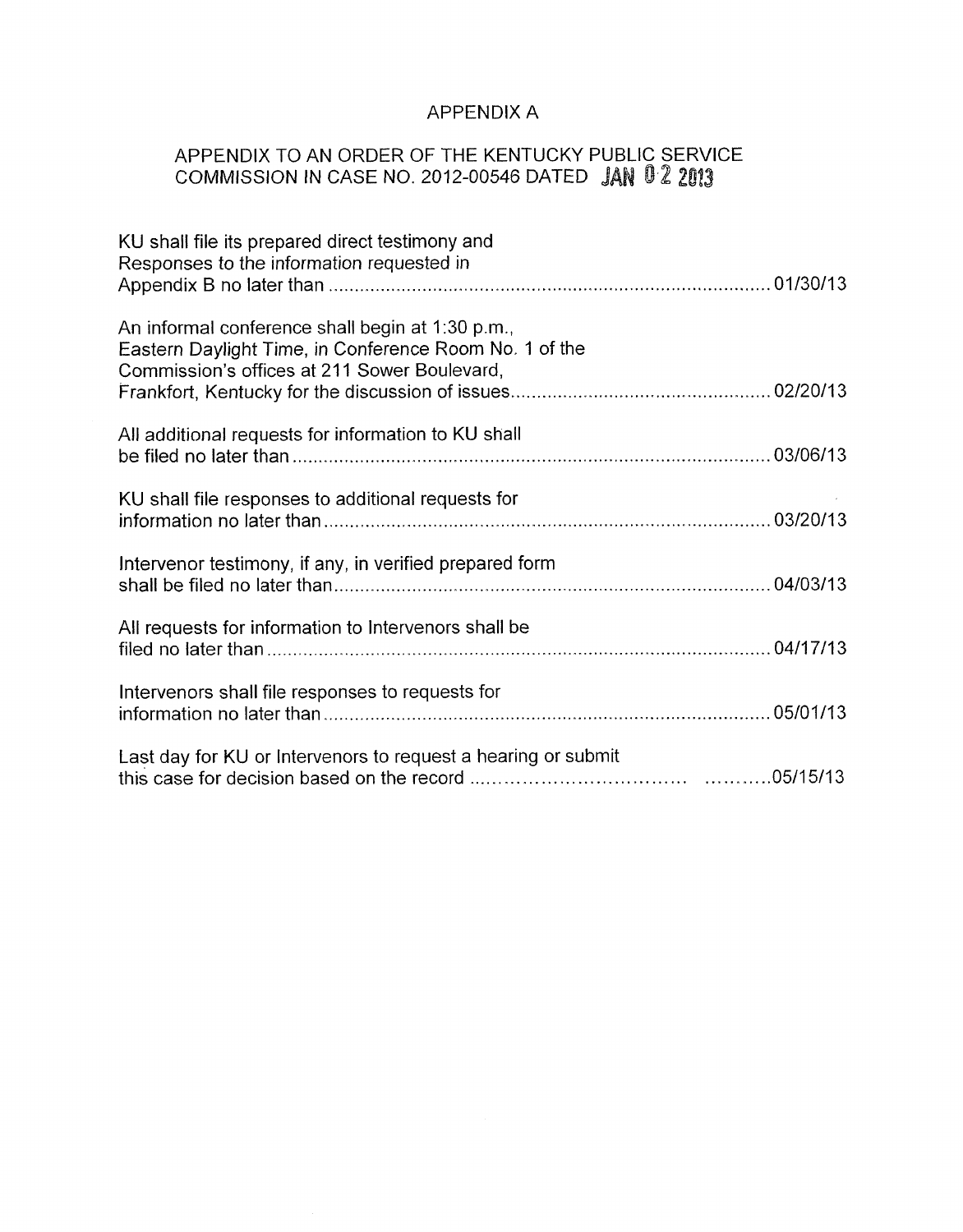#### APPENDIX B

# APPENDIX TO AN ORDER OF THE KENTUCKY PUBLIC SERVICE COMMISSION IN CASE NO. 2012-00546 DATED  $\left\| \text{AN } \text{U Z } 2013 \right\|$

## COMMISSION STAFF'S FIRST REQUEST FOR INFORMATION TO KENTUCKY UTILITIES COMPANY

1. Concerning the rate of return on the four amendments to the environmental compliance plan, for the period under review, calculate any true-up adjustment needed to recognize changes in KU's cost of debt, preferred stock, accounts receivable financing (if applicable), or changes in KU's jurisdictional capital structure. Include all assumptions and other supporting documentation used to make this calculation. Any true-up adjustment is to be included in the determination of the over- or under-recovery of the surcharge for the corresponding billing period under review.

*2.* Prepare a summary schedule showing the calculation of Total E(m), Net Retail E(m), and the surcharge factor for the expense months covered by the applicable billing period. Include the expense months for the two months subsequent to the billing period in order to show the over- and under-recovery adjustments for the months included for the billing period under review. The summary schedule is to incorporate all corrections and revisions to the monthly surcharge filings KU has submitted during the billing period under review. Include a calculation of any additional over- or underrecovery amount KU believes needs to be recognized for the six-month review. Include all supporting calculations and documentation for any such additional over- or underrecovery.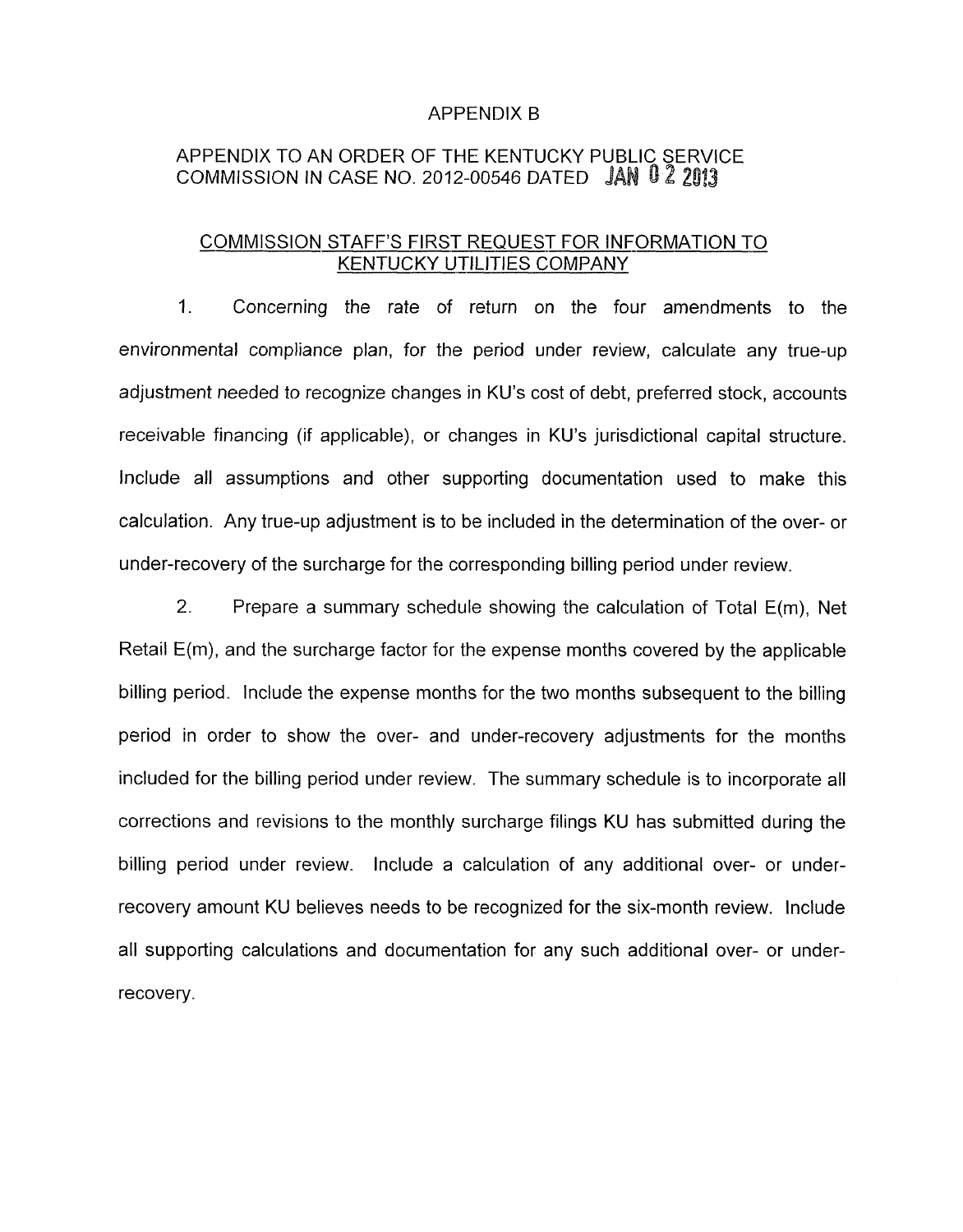3. Provide the calculations, assumptions, workpapers, and other supporting documents used to determine the amounts KU has reported during each billing period under review for Pollution Control Deferred Income Taxes.

4. Refer to ES Form 2.50, Pollution Control - Operations & Maintenance Expenses, for the March 2012 through August 2012 expense months. For each expense account number listed on this schedule, explain the reason(s) for any change in the expense levels from month to month if that change is greater than plus or minus 10 percent.

*5.* In Case No. 2000-00439, the Commission ordered that KU's cost of debt and preferred stock would be reviewed and re-established during the six-month review case. Provide the following information as of August 31, 2012:

a. The outstanding balances for long-term debt, short-term debt, preferred stock, and common equity. Provide this information on total company and Kentucky jurisdictional bases.

b. The blended interest rates for long-term debt, short-term debt, and preferred stock. Include all supporting calculations showing how these blended interest rates were determined. If applicable, provide the blended interest rates on total company and Kentucky jurisdictional bases. For each outstanding debt listed, indicate whether the interest rate is fixed or variable.

c. KU's calculation of its weighted average cost of capital for environmental surcharge purposes.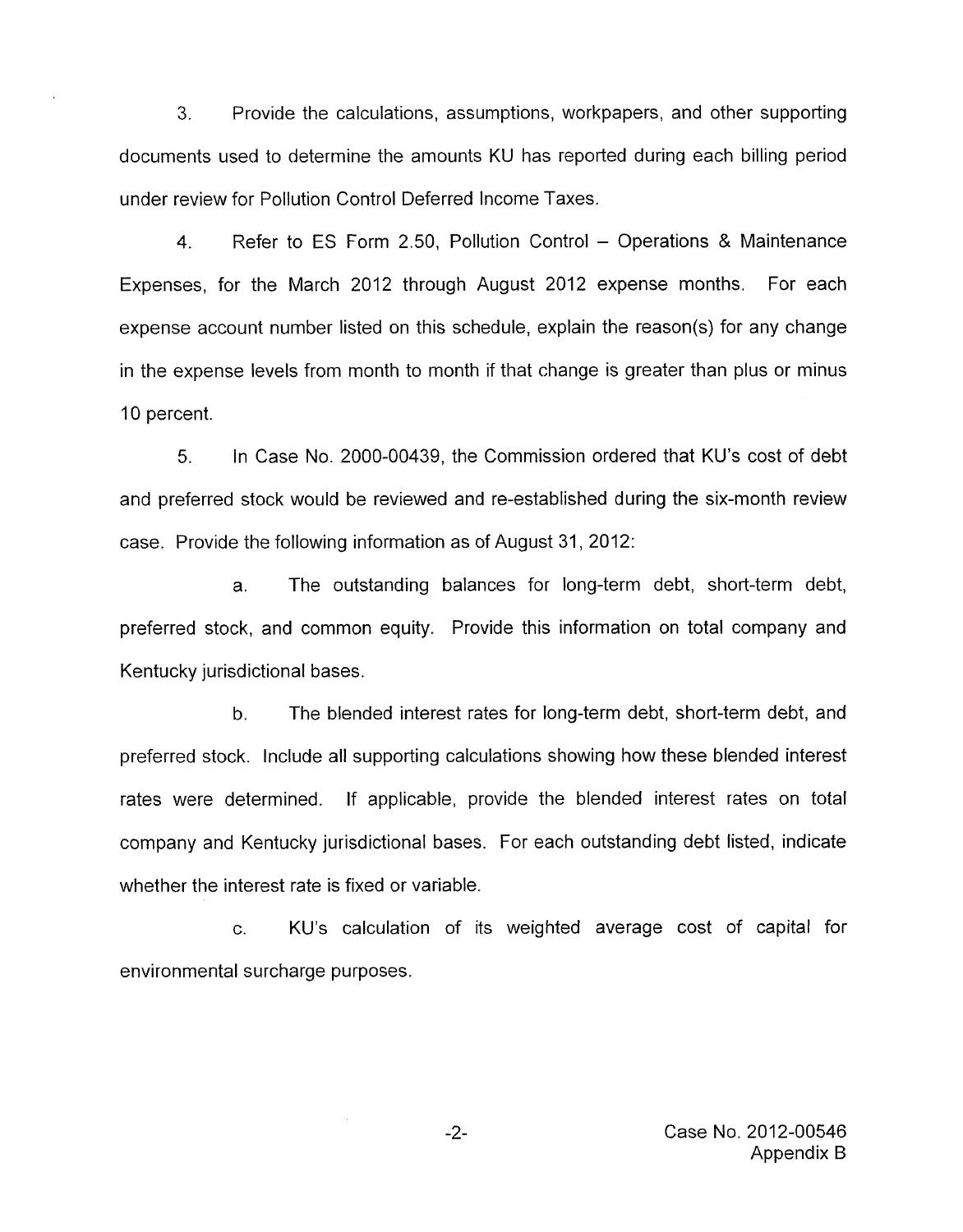6. Provide the actual average residential customer's usage. Based on this usage amount, provide the dollar impact the over/under recovery will have on the average residential customer's bill for the requested recovery period.

 $\ddot{\phantom{a}}$